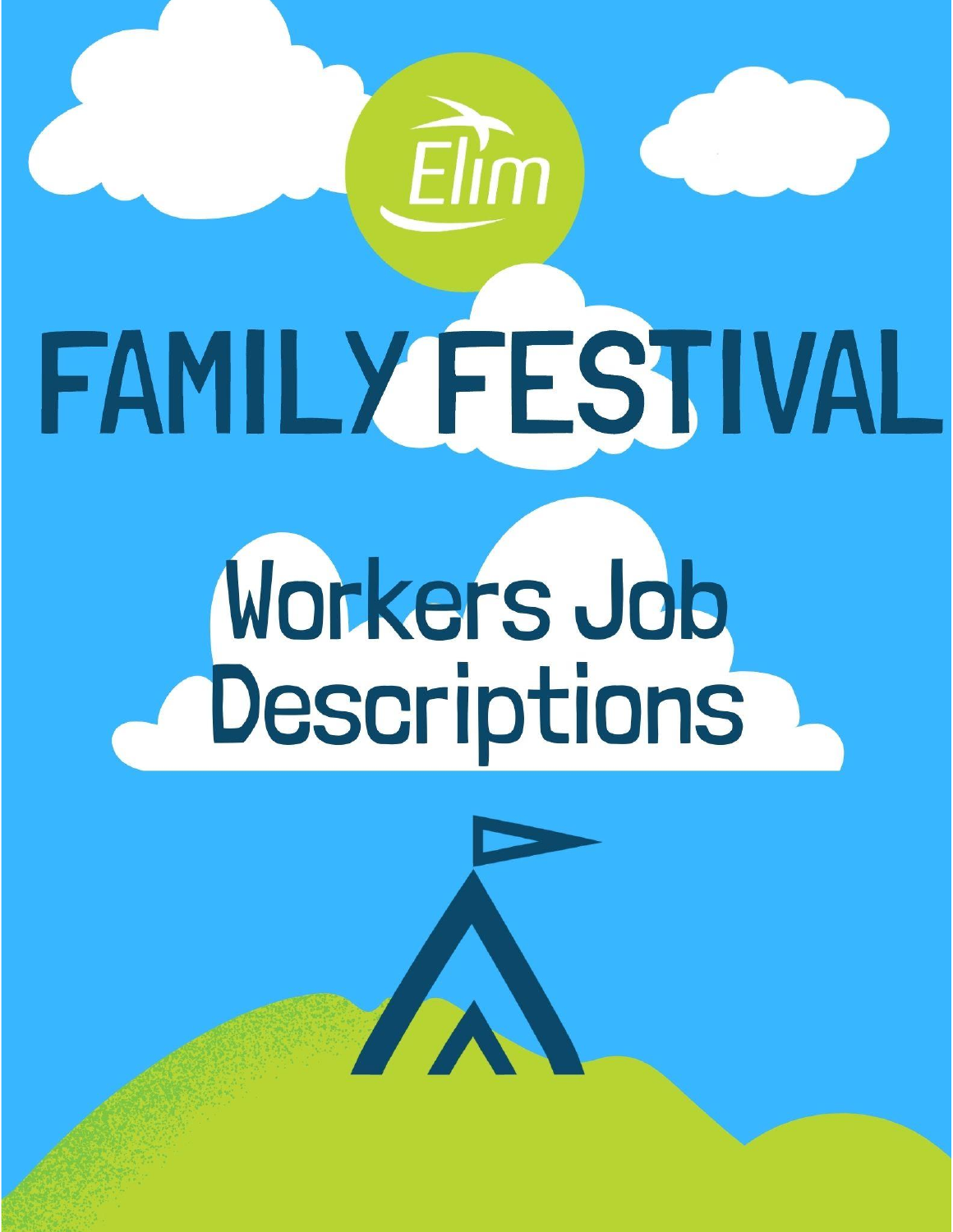# ADMIN TEAM

**LOCATION** Office area behind reception

#### **HOURS**

Determined by the admin tasks required each day Role & Responsibilities

- General Festival admin & site planning
- Money Counting
- Bookkeeping/buying

## ART WORKSHOP

#### **LOCATION**

Designated area within the Hub

#### **HOURS**

10.30 – 12.30 daily

Role & Responsibilities

- Providing art & craft activities for children under 12years
- Prep for daily activities
- Supervise, participate, and lead prepared daily activities
- Support and encourage the children
- PLEASE NOTE: This area offers short shifts and is considered light work; if you choose this area, you may be asked to help occasionally in another role

# CELEBRATION VENUE (Adult meeting)

#### **LOCATION**

Celebration Marquee

#### **HOURS**

Varies depending on actual role within team- will be determined with Celebration Team Leaders

#### Role & Responsibilities

- Varied roles
	- o **Musicians** available for practices each day and taking part in the evening meeting
	- $\circ$  **Sound/Tech** available for practices each day and taking part in the morning Bible Study, evening meeting and some 'after meetings' such as talent night, comedy night events
	- $\circ$  Visuals available for practices each day and taking part in the evening meeting
	- $\circ$  STEWARD ensuring the tent is set up ready for meetings, welcoming / ushering guests into the marquee, attending to any needs during meetings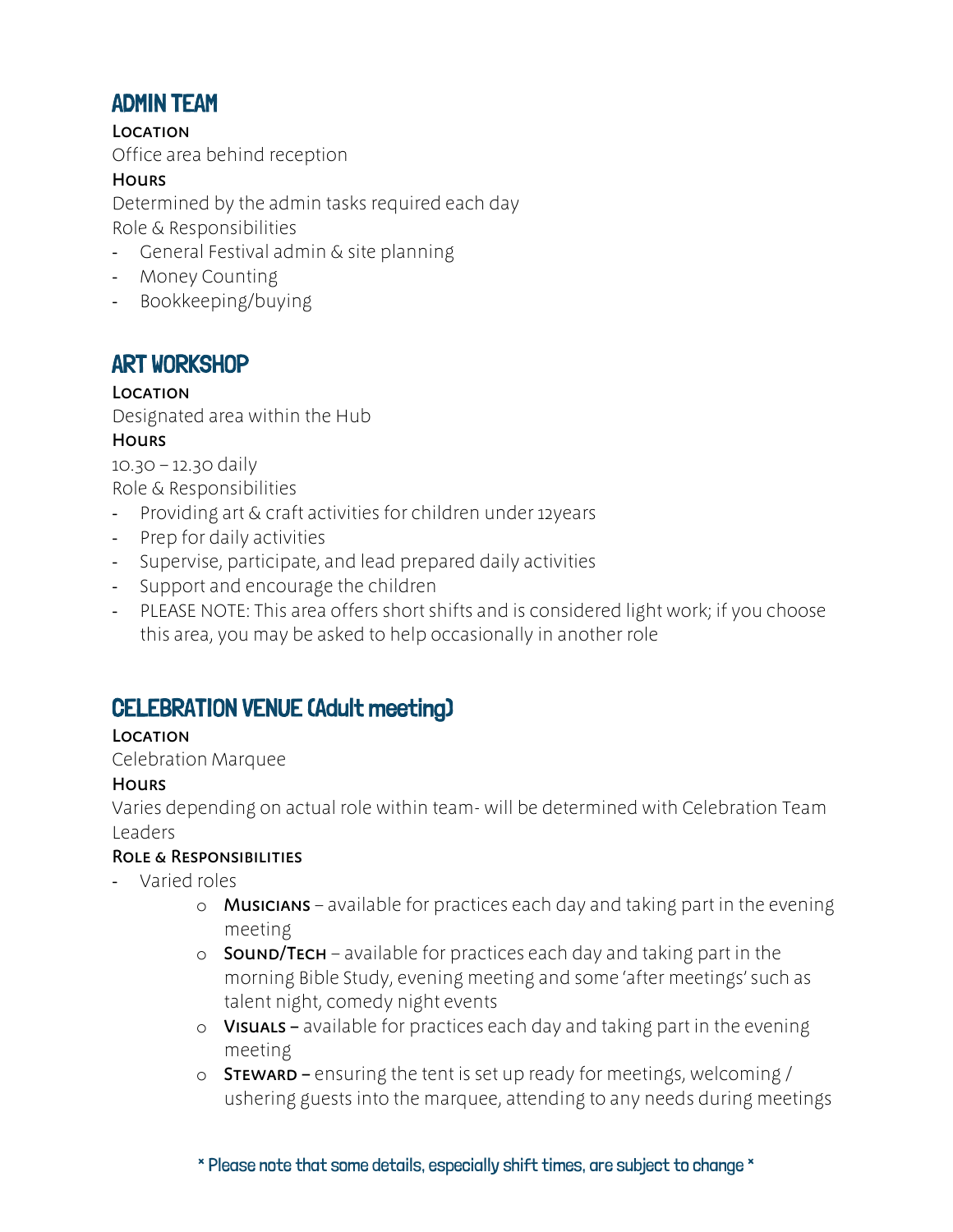# **CATERING**

#### Including Café, Sweet Shop & Back Kitchen Prep

PLEASE NOTE: This area will be supervised by a General Manager and Team Leaders, and there will be continual guidance and support. The Kitchen and Café Teams, though separate roles, will work and interact closely together.

# CAFÉ TEAM: Front of House

#### **LOCATION**

The Hub

#### **HOURS**

Working on a shift basis with days off throughout the week Shifts: 08.00-14.00 / 14.00-19.00 / 19.00-23.00 (Day Off every 3 days)

#### Role & Responsibilities

- Working in a team  $(4 \text{ teams on rotating shifts})$
- Serving a variety of food and beverages
- Serving sweets from the 'Tuck Shop'
- Working closely with the kitchen preparation team
- Able and willing to work in a busy environment
- Ensuring that the service area is always clean and tidy
- In quieter moments ensuring the tables in the dining area are clean and any cups/plates etc. disposed of
- Good interpersonal skills and big smiles are essential!

# KITCHEN PREP TEAM: Back of house

#### **LOCATION**

In a Marquee attached to the Café in the HUB

#### **HOURS**

Working on a shift basis with days off throughout the week Shifts: 08.00-14.00 / 14.00-19.00 (Day Off every 2 days)

#### Role & Responsibilities

- Working in a team (3 teams on rotating shifts)
- Under supervision of a Team Leader prepping food for Catered meals and the Café, such as:
	- : Chopping up veg and salads
	- : Ensuring Salad Bar is topped up
	- : Slicing Bread Rolls
	- : Mixing ingredients under guidance and supervision
	- : Preparing for breakfast and evening meal (depending on which shift you are on)
	- : Washing up utensils, pans, and trays as you go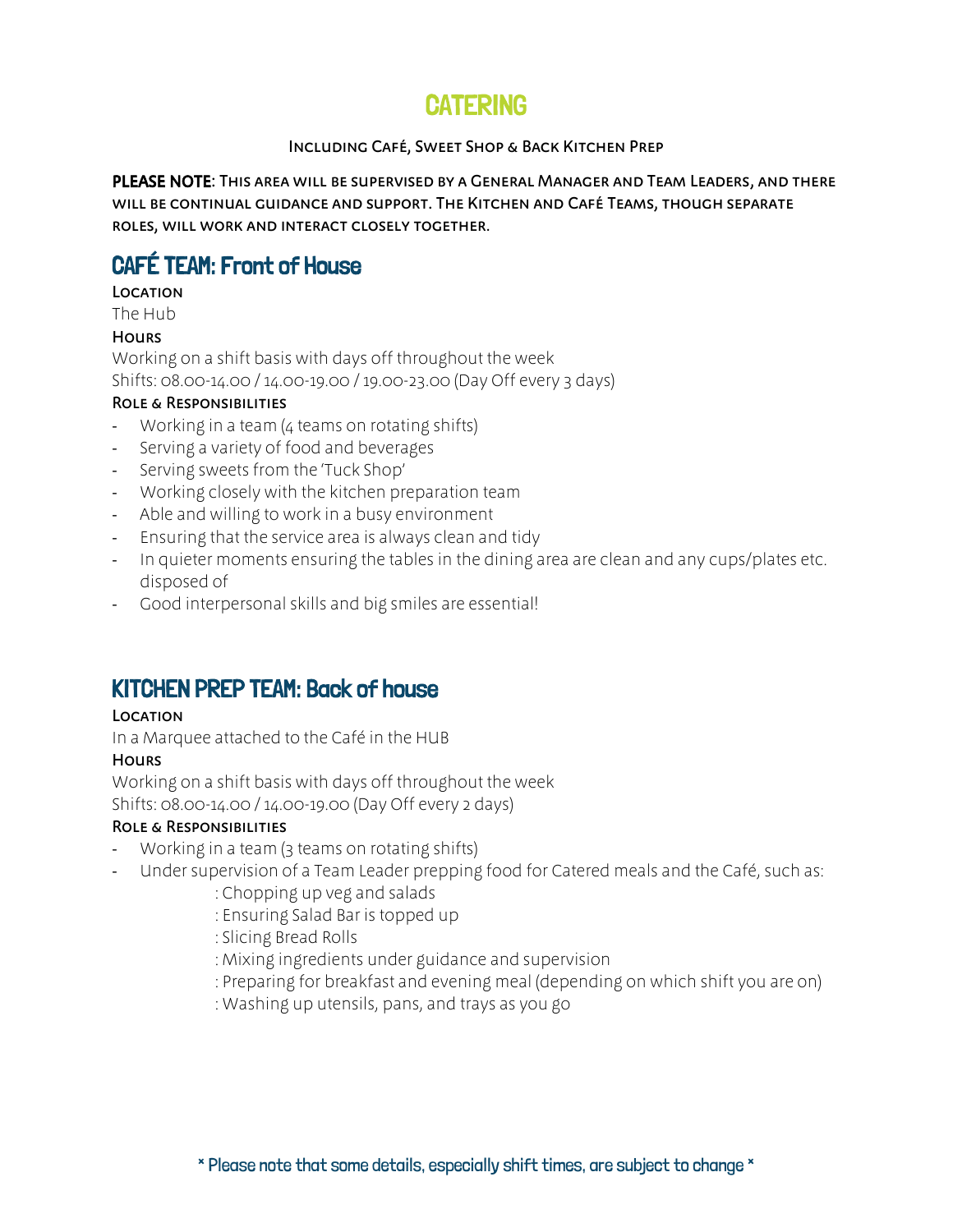# CLEANERS – TOILETS & SHOWERS

#### **LOCATION**

Toilets & Shower facilities in the Hub building, including the Disabled facilities. Equipment and stocks of extra toilet rolls, soap, etc. will be stored securely with Reception.

#### **HOURS**

Flexible – the team usually co-ordinate a rota among themselves with the assistance of Reception and/or the Workers Co-ordinator.

#### Role & Responsibilities

- The toilet & shower facilities must be kept clean and stocked at all times.
- Men's, Ladies, disabled Showers, toilets floors need cleaning at least once a day, including:
	- o Clean showers including hair traps (essential to avoid flooding)
	- o Clean toilets and sinks
	- o Ensure plenty of toilet roles and hand towels
	- o Empty bins
	- o Mop floors

# DINER

#### **LOCATION**

Designated space within the Hub

#### **HOURS**

19.30 – 23.30 every evening

#### Role & Responsibilities

- You will be expected to work every evening to ensure all equipment is clean and ready for use, boilers/ cooking equipment is up to speed/heat
- You will be expected to cook and serve a range of fast food & take payments
- Clean and wash up after each service ready for the next day and take rubbish to skip
- At the end of the final day, all equipment thoroughly cleaned and packed up, work area left tidy, and rubbish taken to the to skip
- PLEASE NOTE: You will not be able to attend all the evening meetings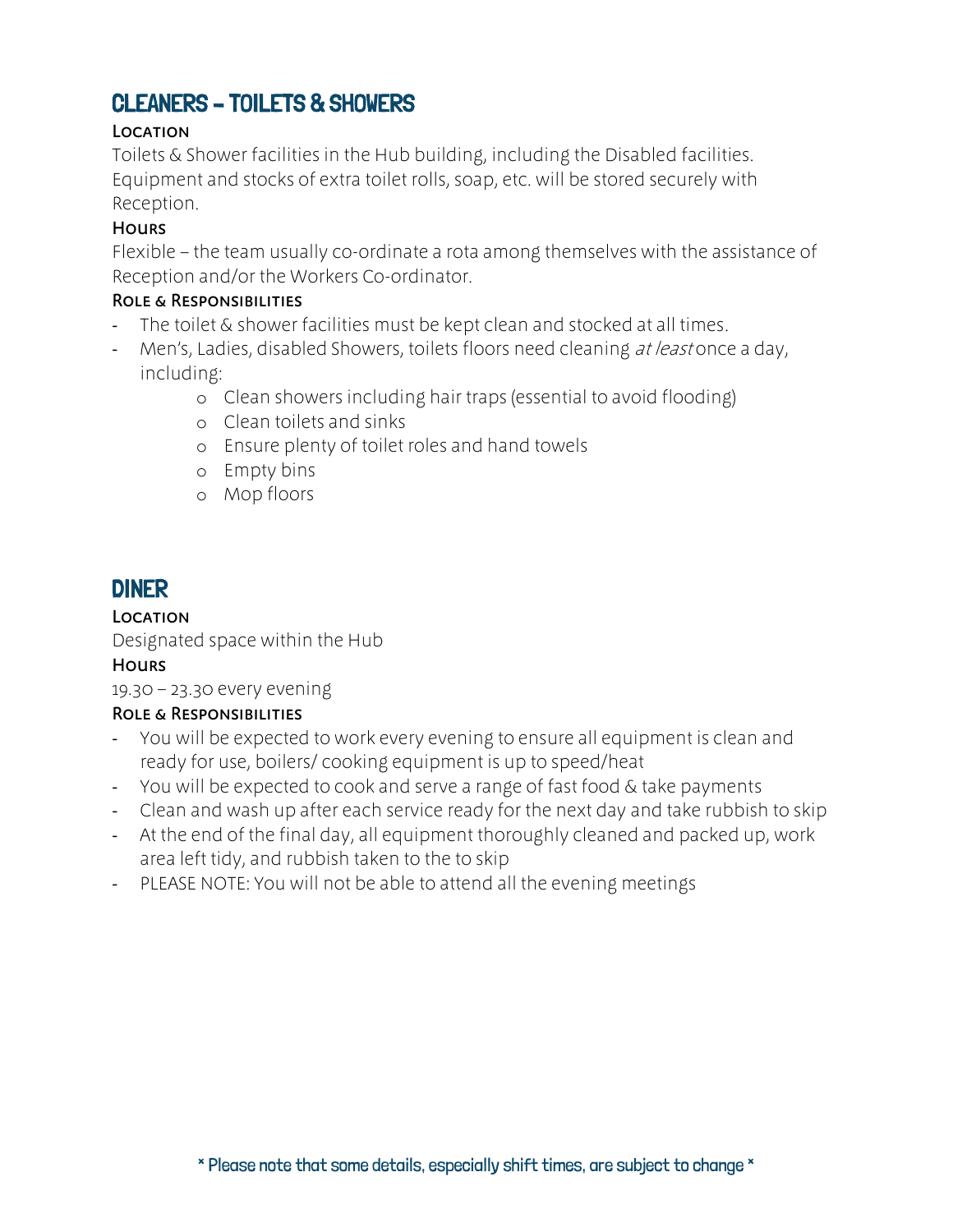# HUB CLEANER & REFUSE COLLECTION

#### **LOCATION**

The Hub

#### **HOURS**

Flexible – though a sweep of the space to check if any cleaning is required should be carried out: before breakfast, after lunch, after the evening meal and as the Hub closes (approx. 23.00)

The team usually co-ordinate a rota among themselves with the assistance of Reception and/or the Workers Co-ordinator.

#### Role & Responsibilities

It is vital that the HUB remains clean & tidy as this is often a visitor's first impression

- Ensuring the HUB is kept clean and tidy
- Emptying bins and taking the rubbish to the rubbish containers
- Assisting Café Team to keep tables clean wiping down tables and putting any litter into bins
- Taking any lost property to Reception

# JUNCTION TEAM (Young Adults)

#### **LOCATION**

Designated area in the Hub

#### **HOURS**

08.00-08.30 Morning Prayer Meeting / 10.30-12.00 Morning Meeting / May also be asked to assist with some after hours entertainment, such as the Silent Disco and/or Open Mic.

#### Role & Responsibilities

- Lead small discussions each morning
- Praying with Junction members
- Build relationships with Junction Members
- Attend all the meetings (mornings only) and pre prayer time
- Hosting meetings, take part in leading ice breakers, serve in the worship group, or preach if asked
- To supervise/oversee Junction Village
- To assist in keeping the Junction venue clean & tidy & generally be self-motivated in looking for jobs that need doing
- All staff to help set down after the final session on the Friday then return to remove and pack equipment on the Saturday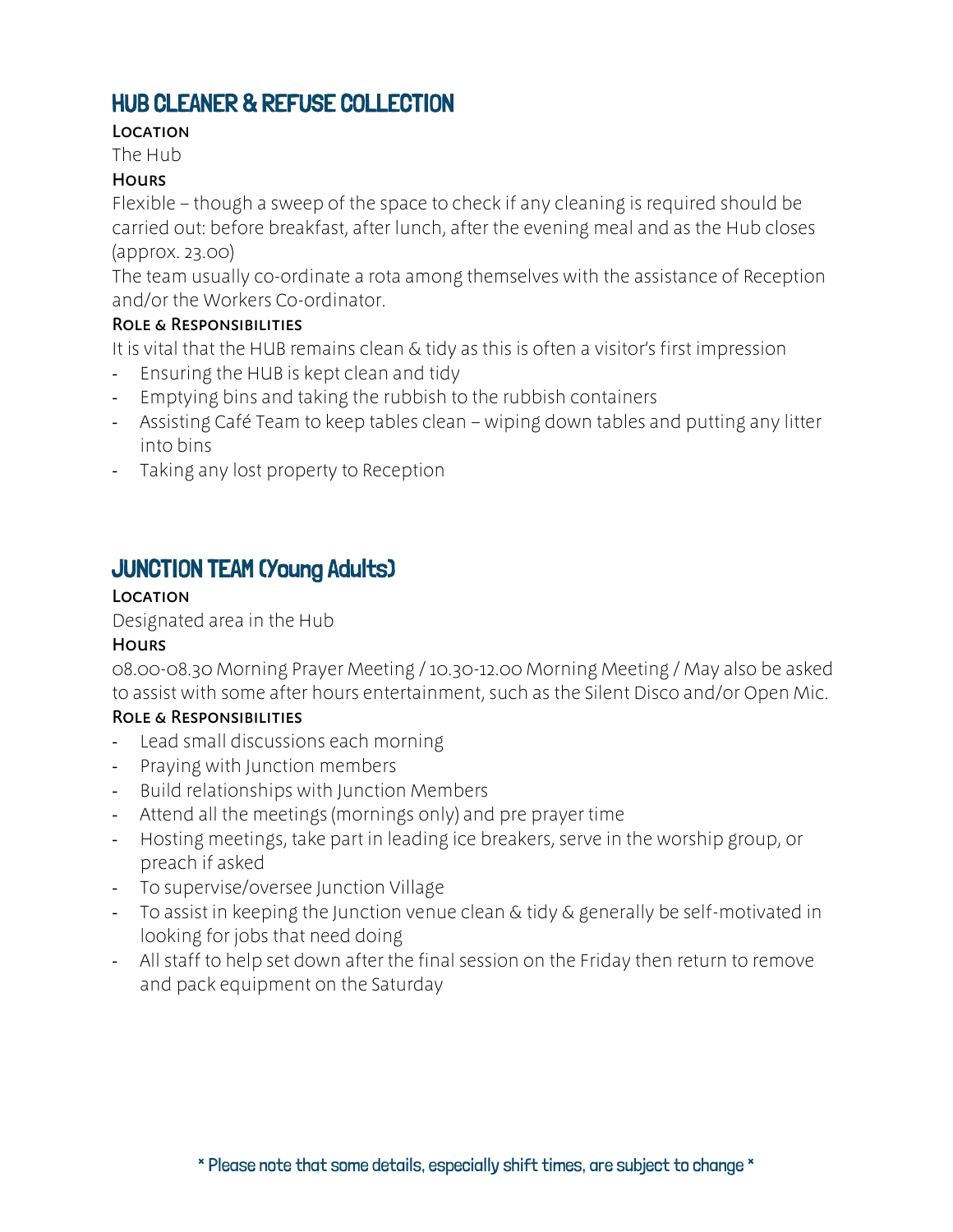# LIVESET TEAM (12-15yrs)

#### **LOCATION**

Liveset Marquee

#### **HOURS**

09.50-12.00 each morning / 16.45 for debriefing and prayer each day / 19.00-21.00 each evening

#### Role & Responsibilities

- Jobs assigned within the team based on giftings & ability which may include leading worship, leading small groups, preaching, leading games & praying for young people
- Need a heart for God, a Bible (or at least the app) & £12 to buy a hoody
- There are 1 or 2 pre-festival meetings throughout the year depending on your role
- All staff to help set down after the final session on the Friday then return to remove and pack equipment on the Saturday
- Team members will have a day off through the week

# POWERKIDS TEAM (6-11yrs)

#### **LOCATION**

Powerkids Marquee

#### **HOURS**

09.30-11.30 / 18.45-21.30 / Some extra prep assistance may occasionally be needed

#### Role & Responsibilities

- Involves prepping & delivering activities, games, talks, stories, dramas, prayers etc
- Need to be patient, flexible, helpful, ready to serve & willing to work in a team
- Need to be attentive to the needs of children, ready to listen, encourage, support, and have fun
- Prepared to attend prep activities during the day as required  $\&$  there will be an afterhours campfire occasionally
- All staff to help set down after the final session on the Friday then return to remove and pack equipment on the Saturday

# RECEPTION TEAM

#### **LOCATION**

The Hub

#### **HOURS**

09.00-19.30 every day on a shift basis

#### Role & Responsibilities

- This is a central point for the whole of Elim Family Festival
- Dealing with onsite bookings, general enquiries, problem solving, loaning board games and sport equipment, overseeing the Hub
- Reception staff need to be motived, well organised, comfortable working under pressure and able to retain information
- Good interpersonal skills are essential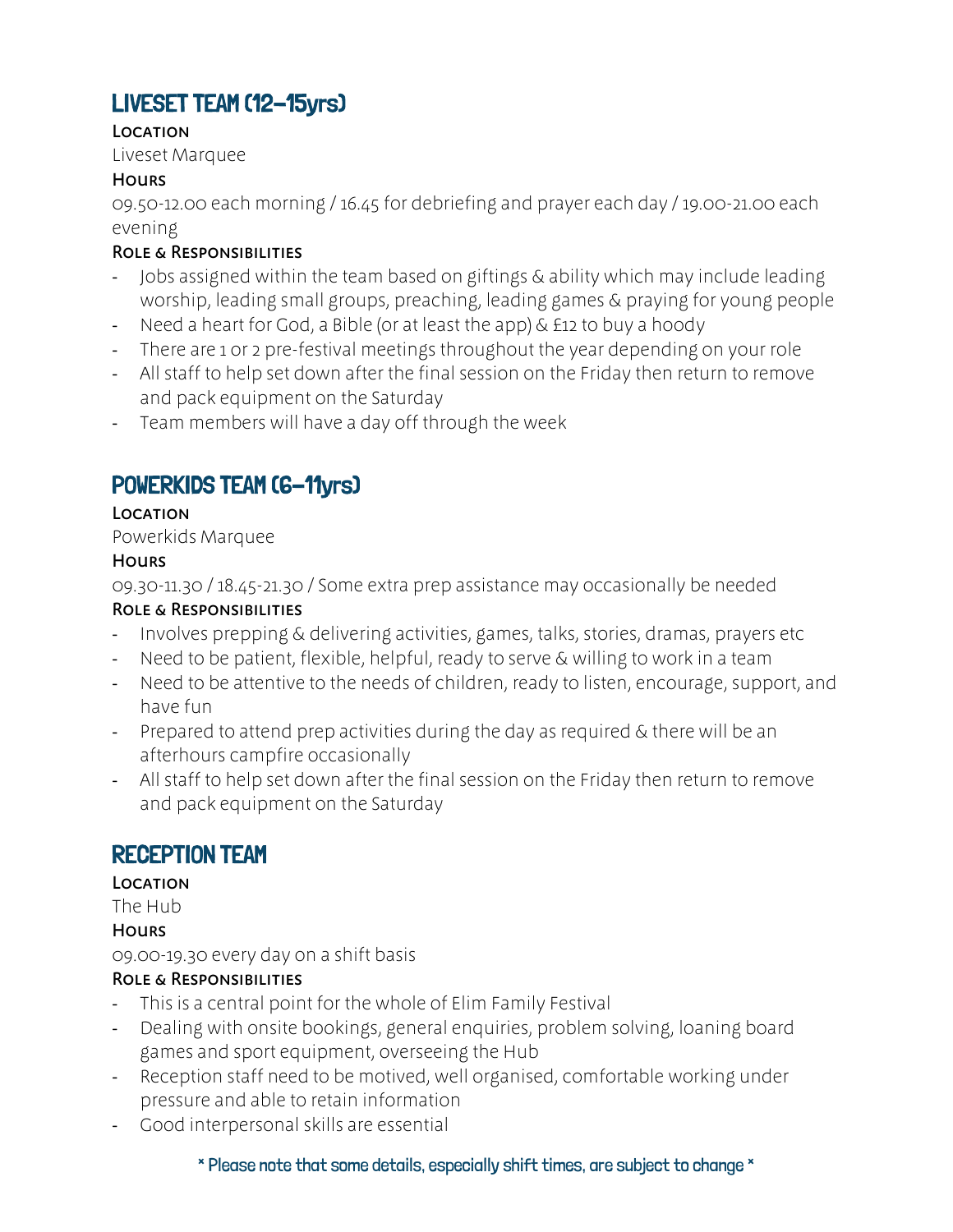# RAINBOW TOTS (0-4yrs)

#### **LOCATION**

Designated space in the Hub

#### **HOURS**

09.30 – 11.45 each day

#### Role & Responsibilities

- Look after, pray for, and play with all the children
- Help with craft activities, singing & story time
- Attend planning meetings when arranged before and during Elim Family Festival
- Help to set up/tidy up before and after each session
- Be a welcoming face to children and parents and ensuring any relevant information about a child has been passed on to the relevant parent/guardian
- Ensure all risk assessments and safeguarding procedures have been read and adhered to
- All staff to help set down after the final session on the Friday then return to remove and pack equipment on the Saturday

# SHINING STARS (5-6yrs)

#### **LOCATION**

Designated space in the Hub

#### **HOURS**

09.00 – 12.00 each day

#### Role & Responsibilities

- Take part in planning the theme of the group and delivering one session
- Familiarise yourself with the risk assessment and safeguarding procedures in place prior to the beginning of Elim Festival
- Attend the whole meeting on the first day
- Lead the team in a morning devotion (where you feel comfortable in doing so)
- Be a great team player, willing to undertake activities required for the safe and smooth running of the session i.e., setting up, tidying away, chaperoning a child to the toilet
- Be sensitive to the needs of the children and provide encouragement, support and comfort being a good role model and encouraging positive behaviour
- Be a positive role model on the field, not just in the meetings
- All staff to help set down after the final session on the Friday then return to remove and pack equipment on the Saturday